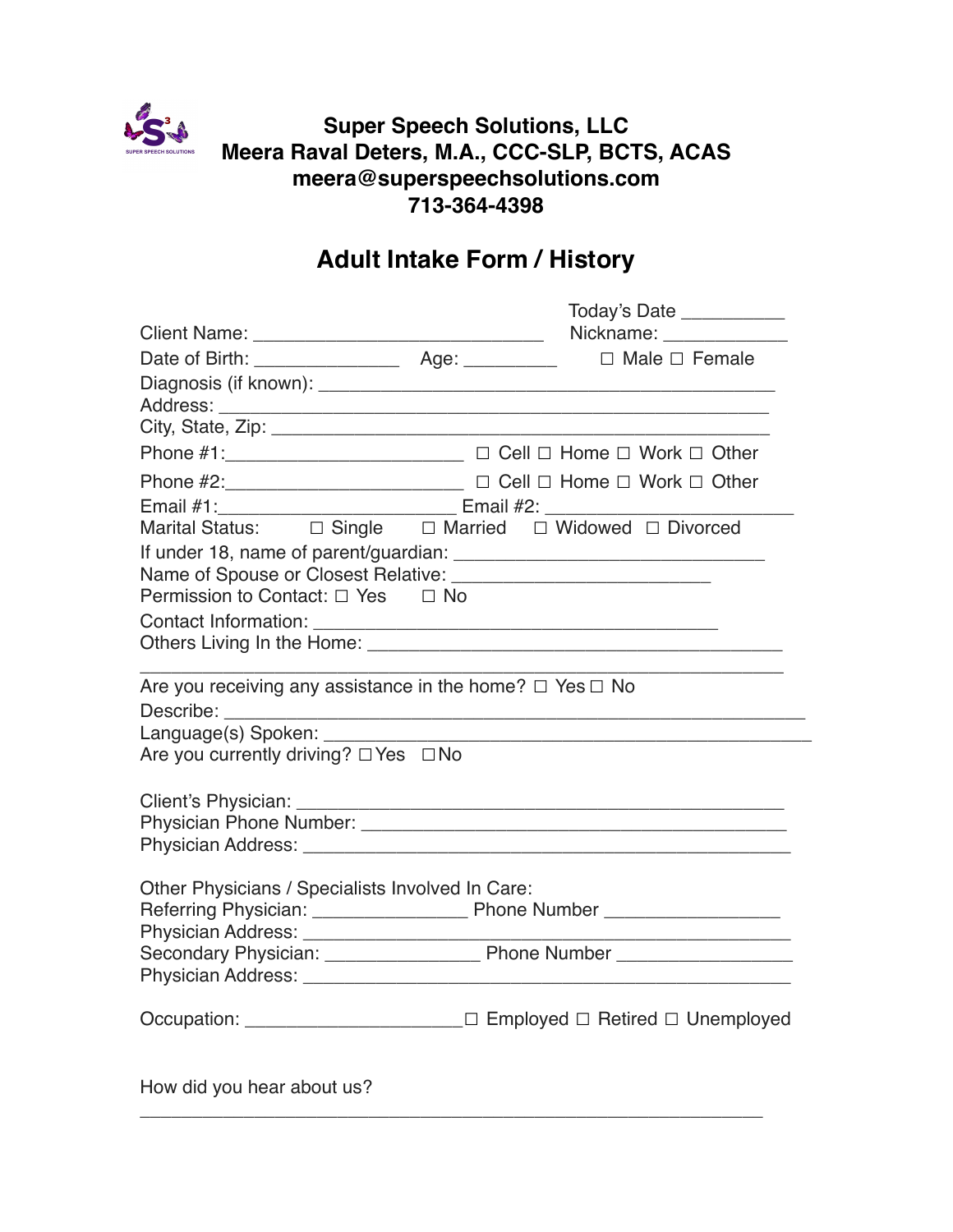## **Current Status**

Please describe your present issue: Network and the state of the state of the state of the state of the state of the state of the state of the state of the state of the state of the state of the state of the state of the s

| Is your communication difficulty related to your work? $\square$ Yes | $\Box$ No |
|----------------------------------------------------------------------|-----------|
| Is your communication difficulty related to an accident? $\Box$ Yes  | $\Box$ No |
| Date of occurrence:                                                  |           |
| Describe:                                                            |           |

<u> 1989 - Johann John Stone, menydd y gweledd y cynnwys y gan y gan y gan y gan y gan y gan y gan y gan y gan y</u>

Briefly describe why you're seeking an evaluation by a speech-language 

What do you think caused your speech problem? \_\_\_\_\_\_\_\_\_\_\_\_\_\_\_\_\_\_\_\_\_\_\_\_\_\_\_\_\_\_\_\_\_\_

What are you expecting out of this evaluation / meeting? \_\_\_\_\_\_\_\_\_\_\_\_\_\_\_\_

| Have you ever had a previous speech, language or feeding evaluation / |                                          |  |       |
|-----------------------------------------------------------------------|------------------------------------------|--|-------|
|                                                                       | treatment? $\Box$ Yes $\Box$ No By whom: |  | When: |
| Describe the results:                                                 |                                          |  |       |

<u> 1989 - Jan James James James James James James James James James James James James James James James James J</u>

| Are you currently working with another provider? $\Box$ Yes $\Box$ No |  |
|-----------------------------------------------------------------------|--|
| <b>Provider Name:</b>                                                 |  |
| Contact Information:                                                  |  |
| Location:                                                             |  |
|                                                                       |  |

Has the problem improved or gotten worse? Describe: \_\_\_\_\_\_\_\_\_\_\_\_\_\_\_\_\_\_\_\_\_\_\_\_\_\_\_\_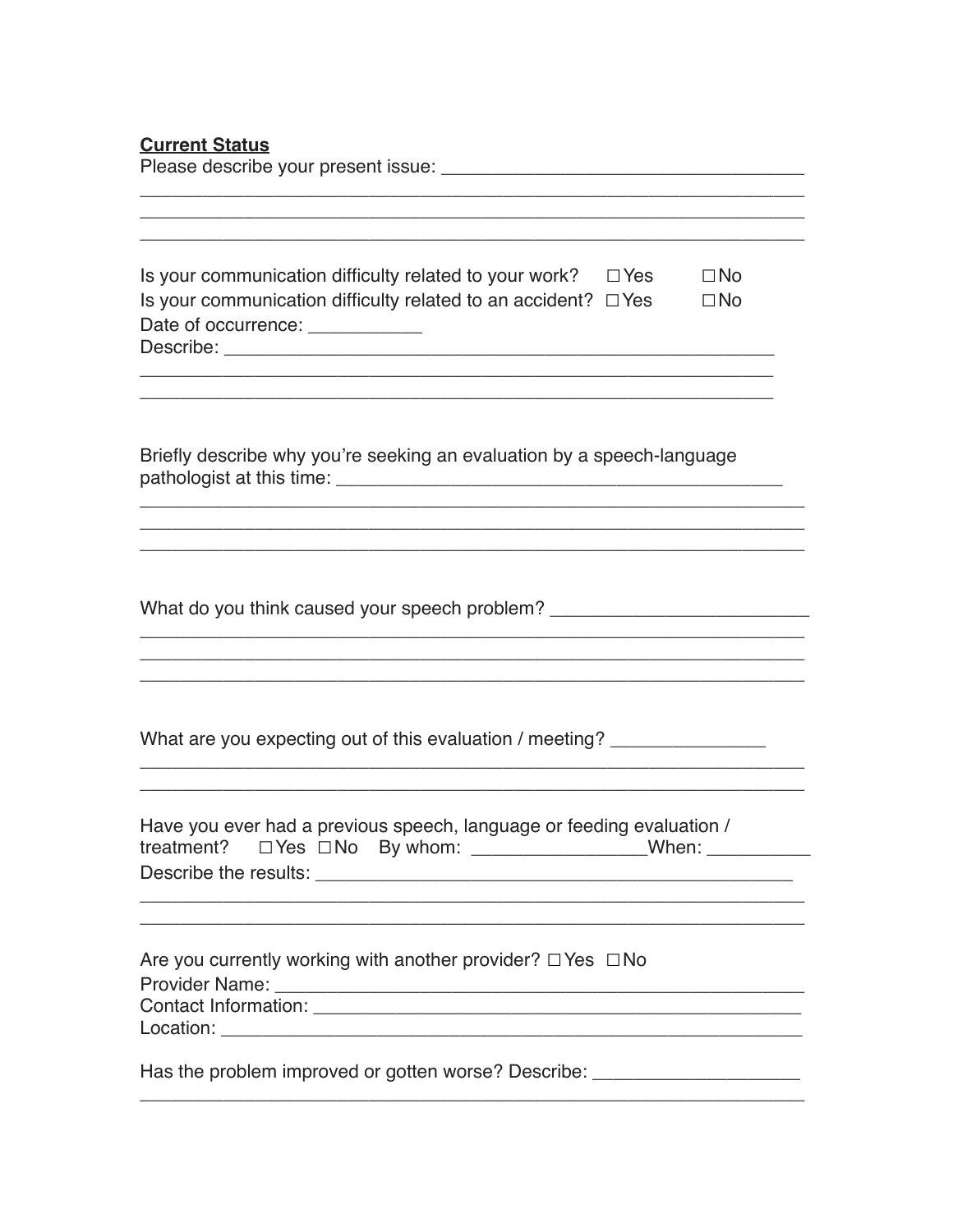When did you first notice the problem?

How does your communication difficulties impact your life, social, work, hobbies, 

<u> 1980 - Johann Barbara, margaret eta idazlearia (h. 1980).</u>

What strategies do you use to help cope with this problem? \_\_\_\_\_\_\_\_\_\_\_\_\_\_\_\_\_\_\_\_\_

Does anyone in your family have a history of the same (or different) 

## **Background & History**

Describe any pertinent information regarding your medical history (birth injuries, abnormalities, surgeries, diagnoses, etc.) as well as when they were diagnosed and by whom:

<u> 1989 - Johann Barn, amerikan bernama di sebagai bernama dan bernama di sebagai bernama di sebagai bernama di</u>

<u> 2000 - Jan James James James James James James James James James James James James James James James James J</u>

Have you ever had surgery for a related issue?  $\Box$  Yes  $\Box$  No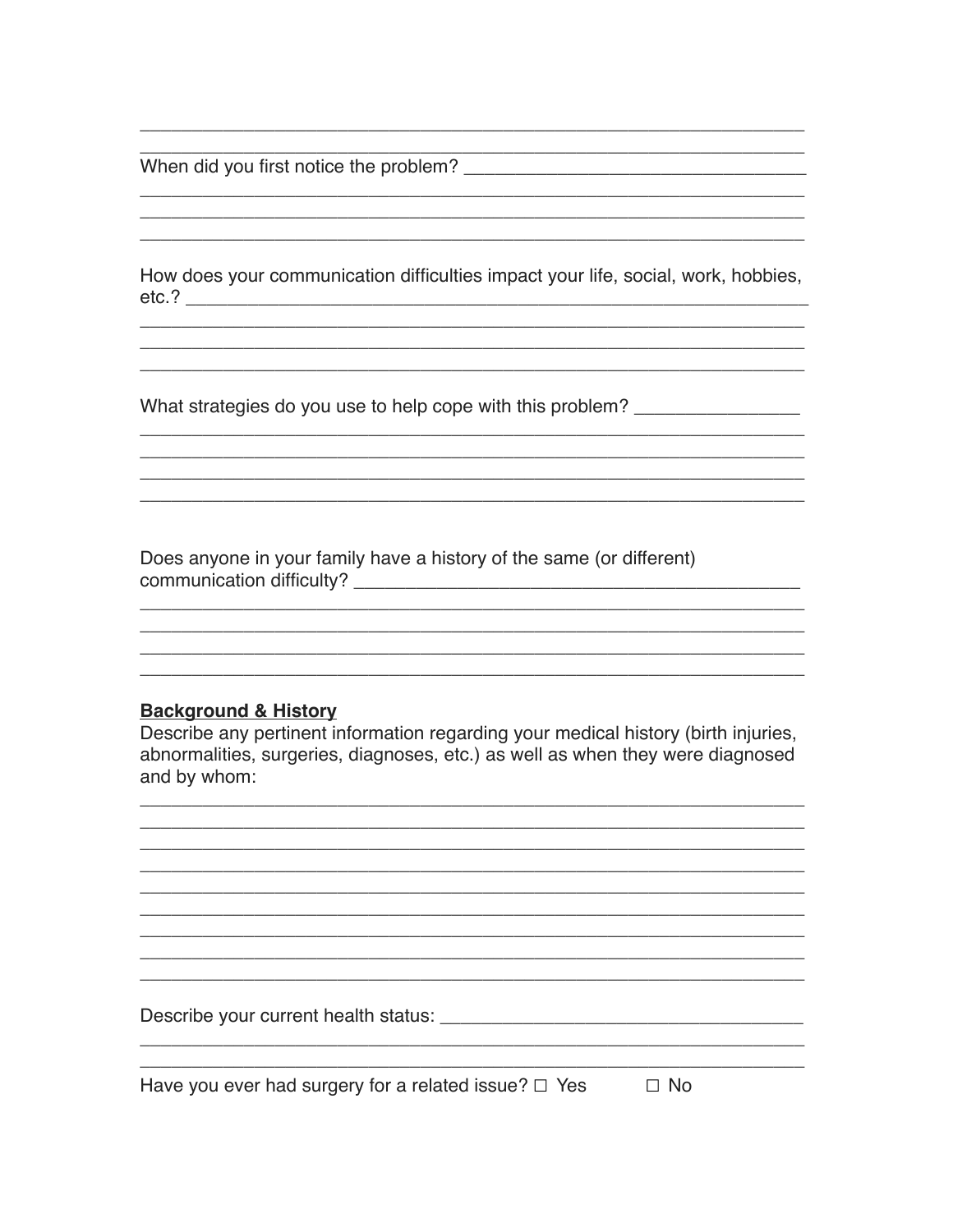|                                                                         | Have you ever been hospitalized for a related issue? $\Box$ Yes $\Box$ No    |
|-------------------------------------------------------------------------|------------------------------------------------------------------------------|
|                                                                         | Have you ever been in a serious accident? $\Box$ Yes $\Box$ No               |
|                                                                         | Do you have a chronic illness? If so, please describe: ____________          |
| reason for medication:                                                  | Are you currently on any medications? If so, please list medication name and |
|                                                                         |                                                                              |
|                                                                         | Do you currently use any equipment? (communication device, walker, etc.)     |
| Check and describe all that apply:<br>$\Box$ Allergies<br>$\Box$ Asthma | Describe: <u>______________________</u>                                      |
| □ Attention Deficit Disorder                                            |                                                                              |
| $\Box$ Auto accident                                                    |                                                                              |
| $\Box$ Brain injury                                                     |                                                                              |
| $\Box$ Breathing problems<br>$\Box$ Cancer                              |                                                                              |
|                                                                         |                                                                              |
| □ Cardiac issues                                                        | Describe: <u>__________________________________</u>                          |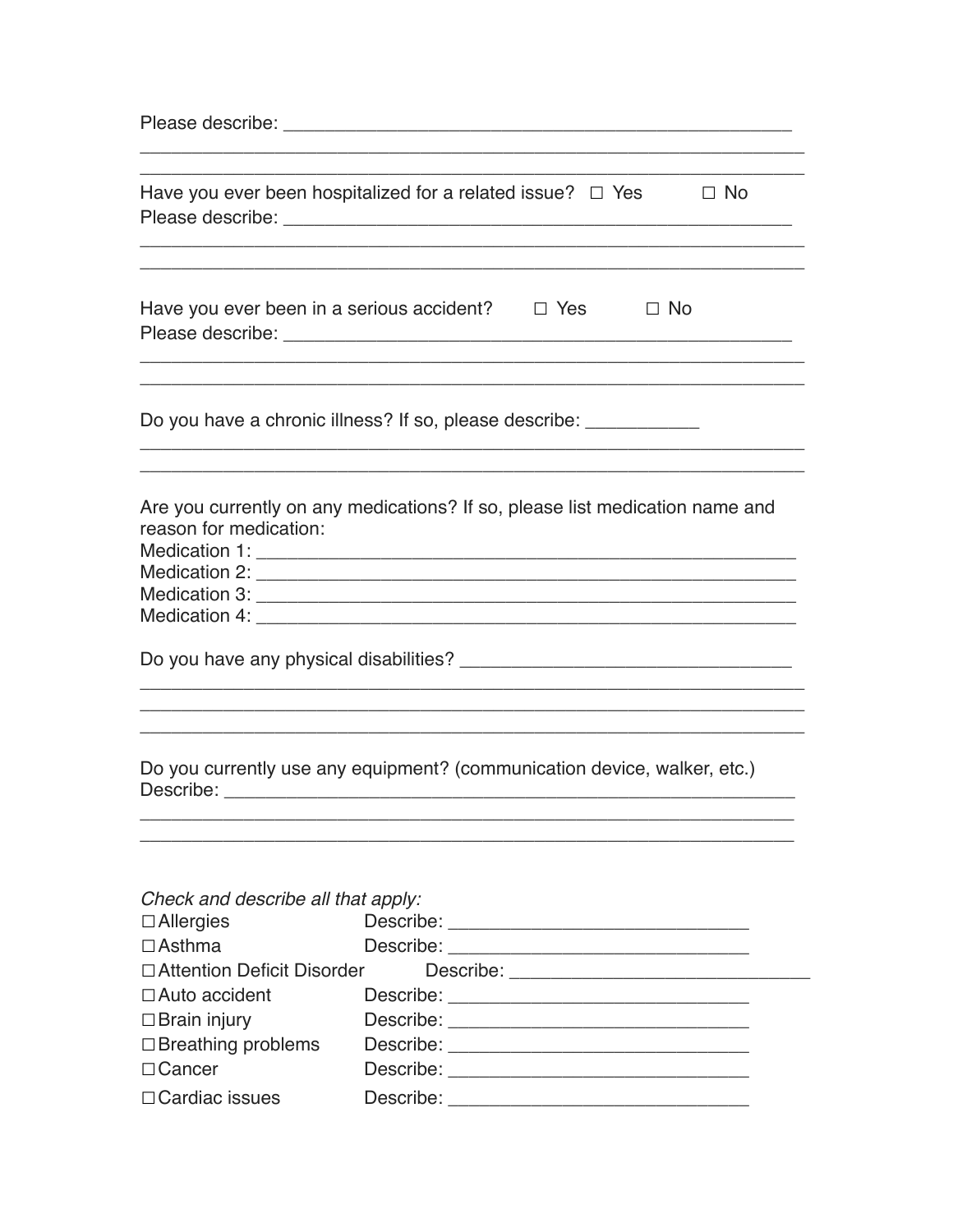| $\Box$ Cleft palate                                                                                                                                       |                           |                                                                                  |  |  |
|-----------------------------------------------------------------------------------------------------------------------------------------------------------|---------------------------|----------------------------------------------------------------------------------|--|--|
| $\Box$ Cognitive issues                                                                                                                                   |                           |                                                                                  |  |  |
| $\Box$ Degenerative illness                                                                                                                               |                           |                                                                                  |  |  |
| $\Box$ Depression                                                                                                                                         |                           |                                                                                  |  |  |
| $\Box$ Developmental delay                                                                                                                                |                           |                                                                                  |  |  |
| $\square$ Diabetes                                                                                                                                        |                           |                                                                                  |  |  |
| $\Box$ Ear infections                                                                                                                                     |                           |                                                                                  |  |  |
| $\Box$ Encephalitis                                                                                                                                       |                           |                                                                                  |  |  |
| $\Box$ G-tube                                                                                                                                             |                           |                                                                                  |  |  |
| $\Box$ Hearing loss                                                                                                                                       |                           |                                                                                  |  |  |
| $\Box$ Pneumonia                                                                                                                                          |                           | Describe: ___________________________________                                    |  |  |
| $\square$ Psychiatric issues                                                                                                                              |                           |                                                                                  |  |  |
| $\Box$ Respiratory problems                                                                                                                               |                           |                                                                                  |  |  |
| $\square$ Seizures                                                                                                                                        |                           |                                                                                  |  |  |
| $\Box$ Stroke / TIA                                                                                                                                       |                           |                                                                                  |  |  |
| □ Swallowing problems                                                                                                                                     |                           |                                                                                  |  |  |
| $\Box$ Other                                                                                                                                              |                           |                                                                                  |  |  |
| Have you ever been evaluated by the following specialties? Check all that apply<br>$\Box$ Audiologist<br>$\Box$ Gastroenterologist<br>$\Box$ Occupational |                           |                                                                                  |  |  |
| Therapist                                                                                                                                                 |                           |                                                                                  |  |  |
| □ Otolaryngologist □ Physical Therapist<br>$\Box$ Psychiatrist                                                                                            | $\Box$ Speech Therapist   | $\square$ Psychologist                                                           |  |  |
|                                                                                                                                                           |                           | If yes, please describe the nature of the evaluation and any results: __________ |  |  |
|                                                                                                                                                           |                           |                                                                                  |  |  |
|                                                                                                                                                           |                           |                                                                                  |  |  |
|                                                                                                                                                           |                           |                                                                                  |  |  |
| apply:                                                                                                                                                    |                           | During school, did you have any problems with the following? Check all that      |  |  |
| □Learning □Understanding □Memory □Behavior □Attention<br>$\Box$ Reading $\Box$ Speaking                                                                   | □Writing □Problem Solving |                                                                                  |  |  |
|                                                                                                                                                           |                           |                                                                                  |  |  |

What are your responsibilities in the home? Check all that apply: ☐Cooking ☐Cleaning ☐Child care ☐Driving ☐Finances